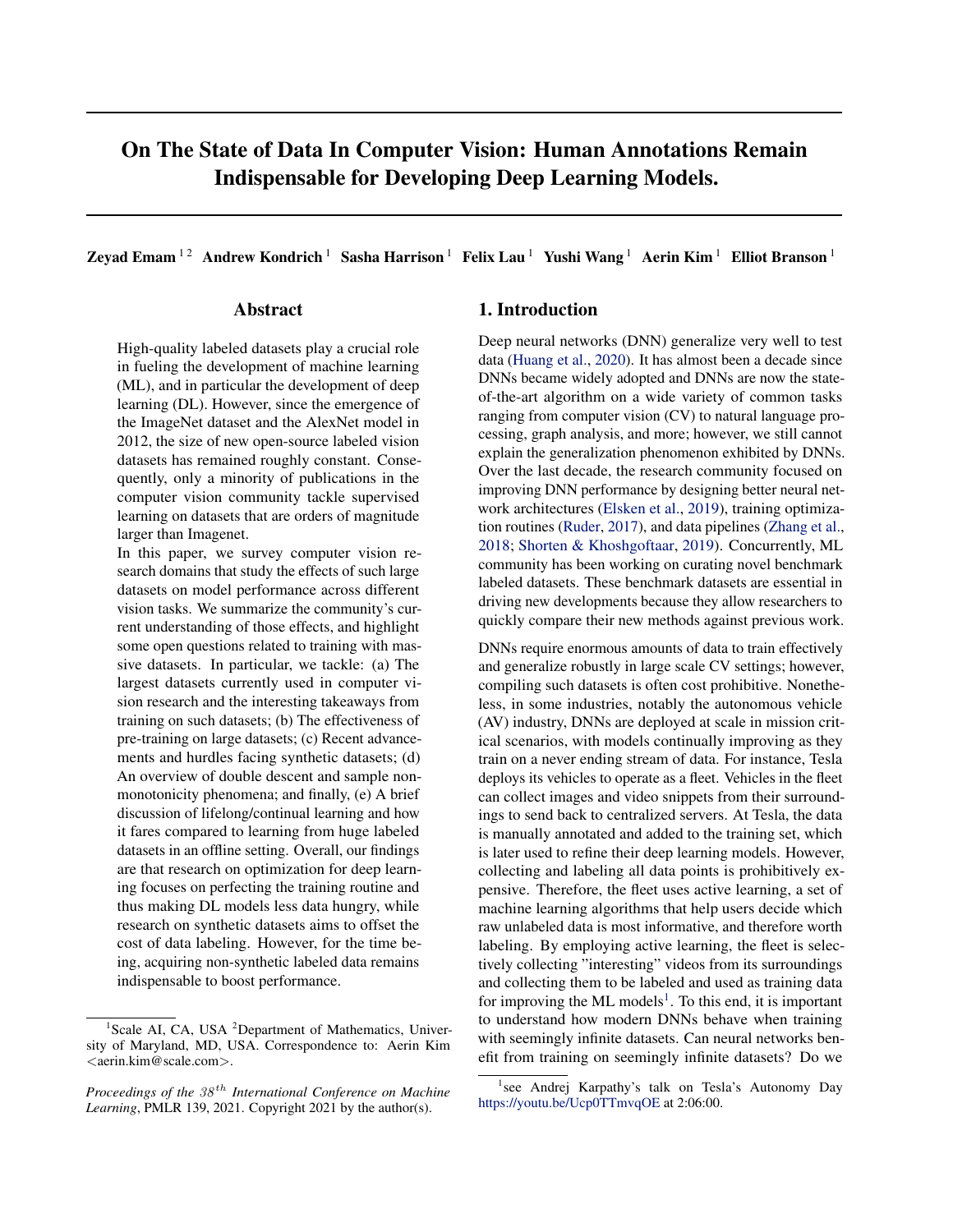<span id="page-1-0"></span>have the compute power and model capacity to take full advantage of seemingly infinite data? Are the adverse effects of label noise amplified when the datasets are significantly larger, and if so, how can we measure these effects for different computer vision tasks? How does more data affect an algorithm's fairness?

This survey summarizes the community's current understanding of training with seemingly infinite data.

# 2. Pre-training with large amounts of labeled data

Few works in computer vision have tackled the question of training with seemingly infinite labeled data, and none have studied the effects of label noise in that regime, as the data is usually scraped from the internet.

It is not straightforward to compare the size of two datasets, especially across different data modalities and ML tasks; however, it is widely believed that the largest public computer vision datasets are almost exclusively image classification datasets. The largest open-source image datasets are the Google Open Images dataset (9M images) [\(Kuznetsova](#page-9-0) [et al.,](#page-9-0) [2020\)](#page-9-0), the Tencent Ml Images dataset (17.5M) [\(Wu](#page-11-0) [et al.,](#page-11-0) [2019\)](#page-11-0), the YFCC-100M dataset (99.2M images) [\(Joulin et al.,](#page-9-0) [2016\)](#page-9-0), and the PlaNet dataset (126M images) [\(Weyand et al.,](#page-11-0) [2016\)](#page-11-0). Meanwhile, the largest image datasets to feature in publications to-date are Google's internal JFT-300M dataset [\(Hinton et al.,](#page-9-0) [2015;](#page-9-0) [Sun et al.,](#page-11-0) [2017;](#page-11-0) [Chollet,](#page-8-0) [2017;](#page-8-0) [Dosovitskiy et al.,](#page-8-0) [2021\)](#page-8-0), and Instagram's hashtag dataset [\(Mahajan et al.,](#page-10-0) [2018\)](#page-10-0) which contains 3.5 billion images.

In this section we discuss the most obvious use-case for large datasets: pre-training. We will only survey works that have used the JFT-300M and the Instagram datasets, as they are by far the largest, then we discuss avenues for generating massive datasets cheaply. Later we survey works on selfsupervised learning, and finally, we study the limitations of pre-training and the trade-offs between pre-training and fine-tuning dataset sizes.

### 2.1. JFT-300M and Instagram Hashtag Datasets.

The JFT-300M image classification dataset is an internal dataset used by Google for ML research and applications. The dataset contains 300M images with 375M noisy labels across 18,291 classes - approximately 20% of the labels are incorrect. The dataset distribution is heavily long-tailed e.g. 2M images of flowers but more than 3k classes with less than 100 images per class, and more than 2k classes with less than 20 images per class. Here, we discuss the major takeaways from papers [\(Sun et al.,](#page-11-0) [2017;](#page-11-0) [Dosovitskiy et al.,](#page-8-0) [2021;](#page-8-0) [Brock et al.,](#page-7-0) [2021\)](#page-7-0) that report results on JFT-300M. These works pre-train neural networks on JFT-300M then

finetune them on different target datasets across different tasks: image classification on Imagenet [\(Deng et al.,](#page-8-0) [2009\)](#page-8-0), object detection on COCO [\(Lin et al.,](#page-10-0) [2015\)](#page-10-0) and PASCAL-VOC [\(Everingham et al.,](#page-8-0) [2015\)](#page-8-0), semantic segmentation on COCO, and human pose estimation on COCO.

The Instagram hashtag dataset [\(Mahajan et al.,](#page-10-0) [2018;](#page-10-0) [Doso](#page-8-0)[vitskiy et al.,](#page-8-0) [2021\)](#page-8-0) is composed of 3.5B images and 17k classes. It is unknown how much label noise the dataset contains. The dataset is publicly visible, such that users can look at the images through Instagram, however it is not possible to scrape the data and use it for research purposes. The papers surveyed here pretrain on Instagram data and finetune on various subsets of ImageNet.

The major takeaway is simple to state: *if the pre-training task is similar to the target task, then pre-training on massive datasets unequivocally helps*. We list here other takeaways in order of relevance. These takeaways assume the pre-training and target tasks are both natural image classification, if the tasks were different these observations don't necessarily hold - we discuss this case in section [2.4.](#page-3-0)

- 1. Logarithmic Improvement: [\(Sun et al.,](#page-11-0) [2017;](#page-11-0) [Maha](#page-10-0)[jan et al.,](#page-10-0) [2018\)](#page-10-0) have found the network's performance to grow as a logarithmic function of the pre-training dataset size.
- 2. Model Capacity: Larger models are crucial to fully capture the performance boost offered by pre-training on massive datasets [\(Sun et al.,](#page-11-0) [2017;](#page-11-0) [Dosovitskiy et al.,](#page-8-0) [2021;](#page-8-0) [Mahajan et al.,](#page-10-0) [2018\)](#page-10-0). All papers found that pretraining performance appears bottle-necked by model capacity. We will tackle model capacity in more detail when discussing the double descent phenomenon in section [4.1.](#page-5-0)
- 3. Fine-tuning Hyperparameters: Fine-tuning hyperparameters are drastically different from the parameters used during pre-training. [\(Mahajan et al.,](#page-10-0) [2018\)](#page-10-0) found that Instagram data requires fine-tuning learning rates that are up to an order of magnitude lower than pretraining.

In the case of [\(Sun et al.,](#page-11-0) [2017\)](#page-11-0), pre-training on JFT-300M took 2 months across 50 Nvidia K80 GPUs. Meanwhile [\(Mahajan et al.,](#page-10-0) [2018\)](#page-10-0) managed to pre-train their model on the full Instagram dataset in 22 days across 336 GPUs. It is not possible to conduct a thorough hyperparameter sweep in this regime. Therefore, these efforts present a lower bound on the actual performance gains that can be achieved when training on these massive datasets. Additionally, both papers did not saturate on model capacity.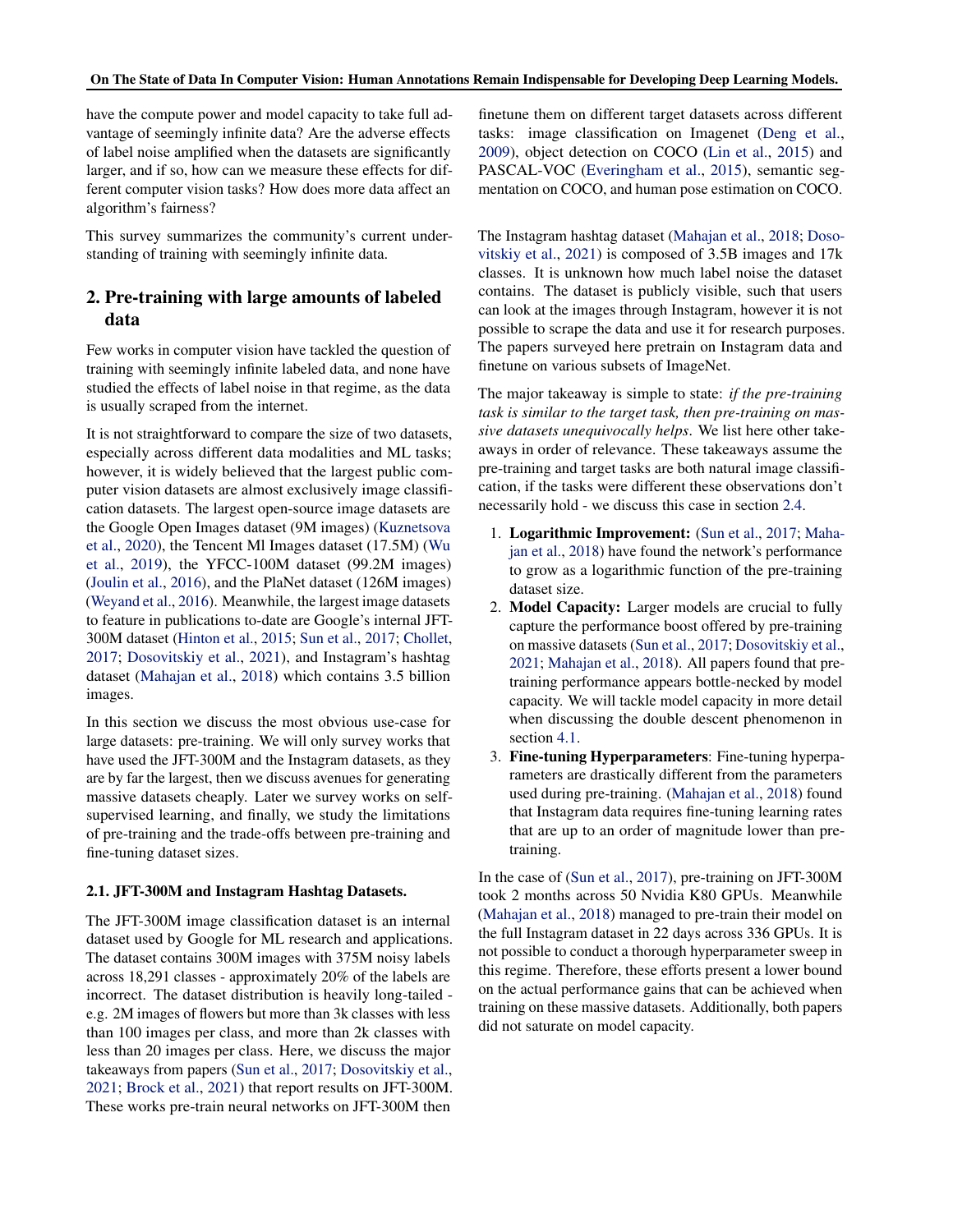#### 2.2. Synthetic datasets

Large-scale real-world labeled datasets are notoriously challenging to collect. Synthetic data presents an attractive shortcut, enabling organizations to quickly collect large amounts of task-relevant and strongly-labeled data. However, because neural networks are notoriously sensitive to distribution shift, the common wisdom is still to finetune a model trained on synthetic images with real data from the target distribution. In this section, we investigate how combining real and synthetic data impacts performance on a variety of computer vision tasks.

We note that for some computer vision applications, synthetic data is the only way to gather appropriate labels since human annotation is impossible or time consuming. For example, geometric information such as optical flow and depth can only be reliably generated in simulation [\(McCor](#page-10-0)[mac et al.,](#page-10-0) [2016\)](#page-10-0) and it is challenging to collect noise-free human annotations for robot manipulation [\(Mandlekar et al.,](#page-10-0) [2018;](#page-10-0) [2019\)](#page-10-0). We consider here semantic tasks like semantic segmentation or 2D box annotation where human labels are unambiguously correct and can scale to massive dataset sizes.

For self-driving applications, finetuning a model pretrained on synthetic data on a small real dataset can significantly improve performance. In some instances, pretraining on synthetic data is the single most beneficial addition to the training pipeline as it exhibits the highest performance gains. A seminal work in this space, [\(Richter et al.,](#page-10-0) [2016\)](#page-10-0) demonstrated that a model trained with just 1/3 of the real data along with synthetic renders from a video game engine could outperform training on all the real data on the CamVid semantic segmentation task [\(Brostow et al.,](#page-7-0) [2009\)](#page-7-0). However, the real data was crucial to achieving this performance, accounting for an increase of over 20 percentage points from the zero shot synthetic data baseline. MetaSim [\(Devaranjan](#page-8-0) [et al.,](#page-8-0) [2020\)](#page-8-0) learns to generate scenes that match the content found in real scenes. The paper demonstrates significant gains on the Kitti [\(Geiger et al.,](#page-8-0) [2012\)](#page-8-0) validation test from simply finetuning a model trained with MetaSim synthetic scenes on 100 Kitti training samples, reporting an increase on the "moderate" data category from 66.3 AP @ 0.5 IOU to 73.9 on MetaSim data and an increase from 63.7 to 72.7 on baseline synthetic data. In comparison, we only observe an increase from 66.3 to 67 from MetaSim to MetaSim2 [\(Kar](#page-9-0) [et al.,](#page-9-0) [2019\)](#page-9-0), an extension on the method that learns scene structure alongside parameters. For practical consideration, both of these results suggest that collecting a small dataset in the target distribution can be better for downstream performance than iterating on the quality of the synthetic data.

Methods that use deep generative models to mimic the task distribution exhibit better zero-shot transfer performance compared to graphics-based approaches which are typically used in self-driving tasks. [\(Li et al.,](#page-10-0) [2020\)](#page-10-0) consider generating synthetic volumetric images for medial applications. The authors use a conditional generative adversarial network (GAN) [\(Goodfellow et al.,](#page-8-0) [2014;](#page-8-0) [Mirza & Osindero,](#page-10-0) [2014\)](#page-10-0) to generate shape and material maps which are then fed through a differentiable CT renderer to create a voxel map. Models trained only on GAN-generated images were able to closely match and outperform baselines trained on the full original dataset, even though the GAN model was trained on a small subset of the data. [\(Zhang et al.,](#page-11-0) [2021\)](#page-11-0) trains a small MLP on StyleGAN [\(Karras et al.,](#page-9-0) [2018\)](#page-9-0) features to additionally predict labels for each pixel, where human annotators segment model-generated images. Performance on downstream segmentation tasks similarly shows models trained on these images can consistently outperform "upper bound" models trained on the fully labeled dataset. In both cases, we see that GAN generated synthetic images seem to transfer well to downstream tasks, provided a set of human annotations to learn to imitate.

In conclusion, accessing the desired data distribution tremendously improves transfer performance from synthetic data to the target domain. For models trained on rendered scenes using traditional graphics, finetuning on even a small set of real visual scenes results in significant gains relative to iterating on the network's architecture, optimization routine, or the quality of synthetic data. Approaches to synthetic data that directly mimic the real data distribution have shown great zero shot transfer, but still rely on the initial set of data to train the generative model and are currently limited to certain task types.

### 2.3. Self-supervised learning

Self-supervised learning gives us effective representations and is a good starting point for downstream tasks in an environment where it's nearly impossible to annotate all the data available. However, large-scale labeled data has historically required to train deep learning models in order to achieve better performance in both Natural Language Processing (NLP) and CV domain. Are self-supervision or predictive unsupervised learning beneficial when massive labeled datasets exist for the downstream tasks? [\(Hendrycks et al.,](#page-9-0) [2019;](#page-9-0) [Jing & Tian,](#page-9-0) [2019\)](#page-9-0) showed that while self-supervision does not substantially improve accuracy when used in tandem with standard training on annotated datasets, it can improve different aspects of model robustness: noisy labels [\(Zhang & Sabuncu,](#page-11-0) [2018\)](#page-11-0), adversarial examples [\(Madry](#page-10-0) [et al.,](#page-10-0) [2019\)](#page-10-0), and common input corruptions such as fog, snow, and blur [\(Hendrycks & Dietterich,](#page-9-0) [2019\)](#page-9-0). Additionally, self-supervision has also shown its effectiveness in outof-distribution detection on difficult and near-distribution outliers [\(Hendrycks et al.,](#page-9-0) [2019\)](#page-9-0) and has been essential in video tasks where annotation is costly [\(Vondrick et al.,](#page-11-0) [2016;](#page-11-0) [2018\)](#page-11-0).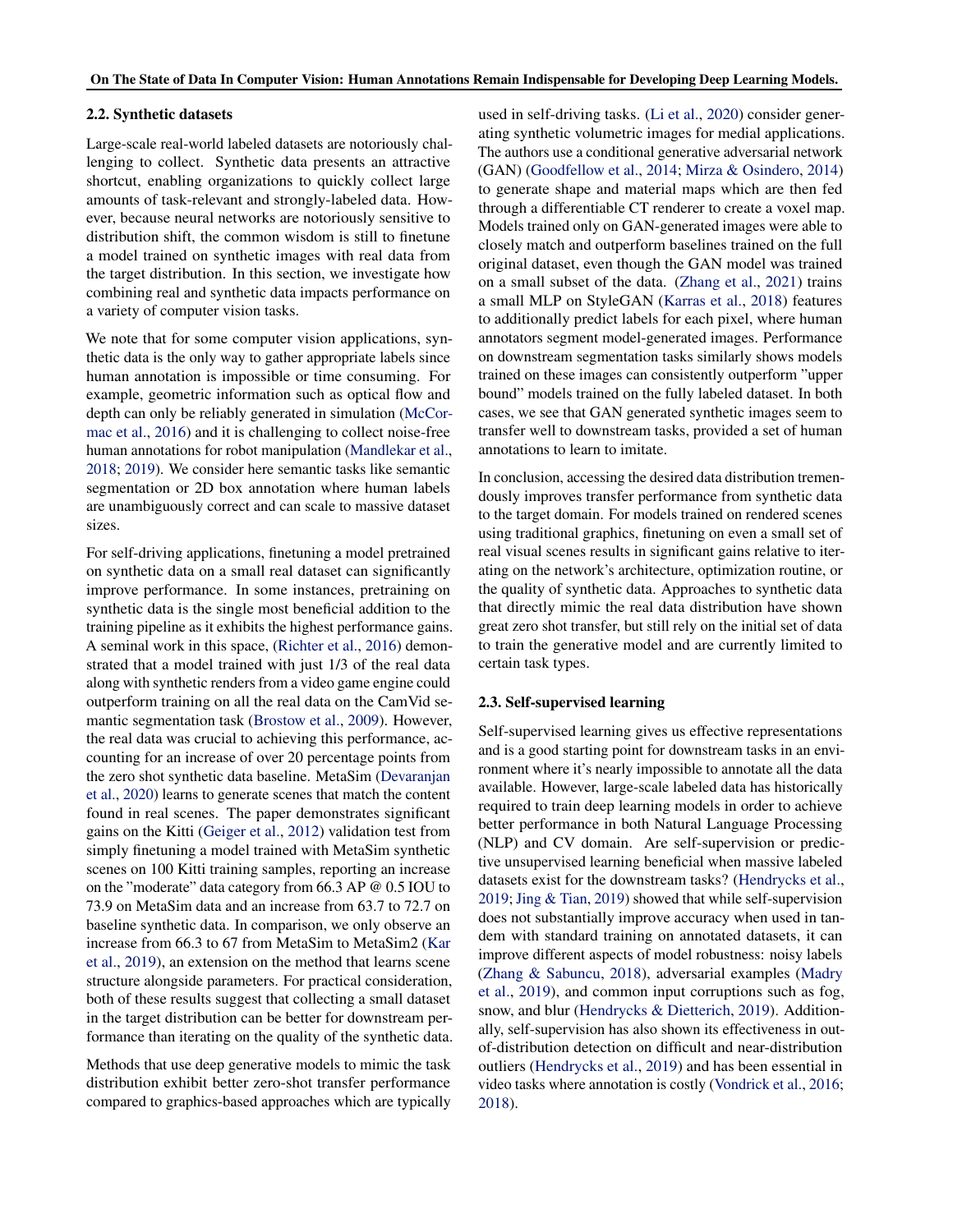<span id="page-3-0"></span>Since the introduction of Word2Vec [\(Mikolov et al.,](#page-10-0) [2013\)](#page-10-0) and Glove [\(Pennington et al.,](#page-10-0) [2014\)](#page-10-0) self-supervised learning has been more extensively used in NLP compared to CV domains. Pretraining embeddings on large unlabeled text and finetuning them on large-scale labeled datasets enabled large performance boosts. To take advantage of these massive unlabeled datasets, researchers developed adequately large models such as BERT [\(Devlin et al.,](#page-8-0) [2018\)](#page-8-0), RoBERTa [\(Liu et al.,](#page-10-0) [2019\)](#page-10-0), and XLM [\(Lample & Conneau,](#page-10-0) [2019\)](#page-10-0). These models are trained in a predictive fashion, meaning the model is trained to predict the words or tokens that were masked or replaced. Upon obtaining the pretrained embedding, we resume training, this time with supervision, for different types of NLP downstream tasks such as question answering, machine translation, summarization, natural language inference, sentiment analysis, semantic parsing. [\(LeCun & Misra,](#page-10-0) [2021\)](#page-10-0) pointed out that NLP's discreteness is the reason why it can make deep learning prediction problems tractable because, in NLP, there is only a finite number of words to be predicted. This also makes NLP problems great candidates to use predictive architectures. On the other hand, discreteness makes some tasks more difficult. For instance natural language generation usually fails when the input text is modified, even if its meaning is preserved, or when slight perturbations are added to the learned embeddings [\(Belinkov & Bisk,](#page-7-0) [2017;](#page-7-0) [Fedus et al.,](#page-8-0) [2018;](#page-8-0) [Sato et al.,](#page-11-0) [2018;](#page-11-0) [Iyyer et al.,](#page-9-0) [2018;](#page-9-0) [Dong et al.,](#page-8-0) [2021\)](#page-8-0). In contrast, small perturbations are not really perceptible in generated images or audio, which are continuous signals.

Compared to NLP, the development and the adoption of self-supervision in CV domain have been relatively limited. [\(Dosovitskiy et al.,](#page-8-0) [2021\)](#page-8-0) trained a network to discriminate between surrogate classes which are formed by applying transformations to a randomly sampled seed image patch. In contrast to supervised training, the resulting feature representation is not class specific; however, this generic representation improves classification results. [\(Doersch et al.,](#page-8-0) [2015\)](#page-8-0) predict the relative position of image patches and use the resulting representation in order to improve object detection. [\(Gidaris et al.,](#page-8-0) [2018\)](#page-8-0) predict image rotations instead. Other proxy tasks have also been suggested, such as predicting per-pixel color histograms [\(Larsson et al.,](#page-10-0) [2016\)](#page-10-0), DeepCluster, a clustering method that jointly learns the parameters of a neural network and the cluster assignments of the resulting features [\(Caron et al.,](#page-7-0) [2018\)](#page-7-0), and maximizing mutual information between an input and the output of a deep neural network encoder [\(Hjelm et al.,](#page-9-0) [2019\)](#page-9-0). These works focus on the utility of self-supervision for learning without labeled data and do not considered its effect on robustness and uncertainty.

Most recently, vision transformers (ViT) [\(Dosovitskiy et al.,](#page-8-0) [2020\)](#page-8-0) have shown impressive performance across various CV problems while requiring lower computational resources

to train. These models are based on a multi-head selfattention architecture that can attend to a sequence of image patches to encode contextual cues. DINO [\(Caron et al.,](#page-7-0) [2021\)](#page-7-0) developed self-supervised ViT features which contain explicit information about the semantic segmentation of an image. These features do not emerge as frequently when training ViTs in a fully supervised fashion. [\(Bao et al.,](#page-7-0) [2021\)](#page-7-0) propose a masked image modeling task, one of the successful NLP pre-training approaches in order to pretrain ViTs. Their method tokenizes the original image into visual tokens then create a masked image modeling task.

Ultimately, self-supervision can dramatically reduce the number of annotations required to train. However, without the paradigm shift from the well-established workflow of ML practitioners – pretraining then fine-tuning, human in the loop learning including the data annotation will remain indispensable to train deep learning models on various machine learning tasks. For the time being, self-supervision is best used in tandem with full-supervision. This can induce strong regularization that improves robustness, while requiring fewer manual annotations to train.

#### 2.4. Striking a balance: the tradeoff between pre-training and fine-tuning dataset sizes.

Conventional wisdom in computer vision up until recently was to pre-train models on a large labeled image classification dataset before fine-tuning on a target dataset tailored for a specific use-case. Recently, however, [\(He et al.,](#page-9-0) [2019\)](#page-9-0) challenged this notion by showing that pre-training on ImageNet does not boost performance for object detectors on the COCO dataset. So how does performance change as we vary the ratio of pre-training to target dataset sizes? This question is particularly relevant when deciding which data to spend labeling effort on. Consider for instance a large company looking to allocate funds for data labeling across multiple teams, with each team working on a slightly different computer vision task. How should the funds be allocated? Is it better to allocate more budget for labeling a large general purpose dataset -with cheaper classificationonly labels- that would be shared across teams to pre-train their respective models? In this scenario each team would receive less funding to label their specialized, target datasets, which include more expensive labels - i.e. bounding boxes or segmentation labels. Or would it be better to avoid funding the shared dataset altogether and allocate the entire budget evenly across teams, enabling each team to work with larger specialized datasets?

In [\(He et al.,](#page-9-0) [2019;](#page-9-0) [Ghiasi et al.,](#page-8-0) [2018\)](#page-8-0), the authors show that pre-training on ImageNet does not help when fine-tuning on a different task, namely object detection on COCO; [\(Poudel](#page-10-0) [et al.,](#page-10-0) [2019\)](#page-10-0) make a similar remark for image segmentation on CityScapes [\(Cordts et al.,](#page-8-0) [2016\)](#page-8-0); finally, and perhaps less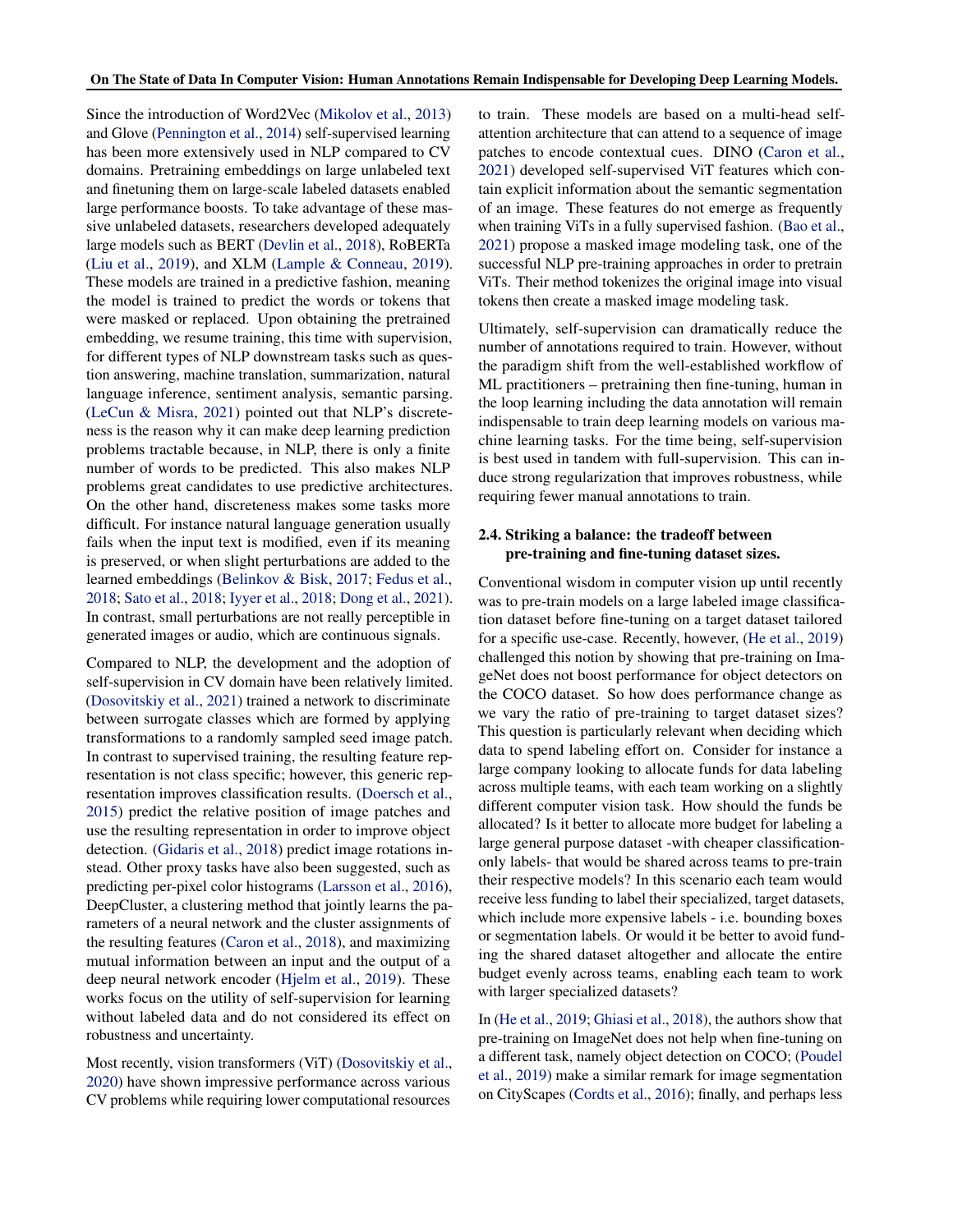surprisingly [\(Raghu et al.,](#page-10-0) [2019\)](#page-10-0) also find ImageNet pretraining ineffective when fine-tuning on medical images. It is true that if a model is initialized from a pre-trained checkpoint and fine-tuned on a target dataset, it will train faster than a model that is randomly initialized. This speedup is in part what has fueled the pre-training craze. However, [\(He et al.,](#page-9-0) [2019\)](#page-9-0) show that if the randomly initialized model trains to saturation, then both models exhibit a similar performance. This observation holds true even when the target dataset is significantly smaller than the pre-training dataset. The authors only find significant performance deterioration for the randomly initialized model when using less than 10% of the COCO dataset $2$ . In this case, fine-tuning outperforms training from scratch.

Similarly, in section 3.2 of [\(Mahajan et al.,](#page-10-0) [2018\)](#page-10-0), the authors tried pre-training on Instagram's hashtag dataset (an image classification dataset) and fine-tuning on COCO object detection. They computed the results using the default COCO average precision (AP) metric and AP@50. The former emphasizes exact object localization, while the latter allows loose localization and emphasizes correct object classification. They have found that pre-training provides a significantly larger performance boost with respect to the AP@50 metric over the AP metric. In other words, pretraining helped the model achieve better classification (same task), but not necessarily better localization (different task). Furthermore, even when both the pre-training and target datasets are natural image classification datasets, [\(Mahajan](#page-10-0) [et al.,](#page-10-0) [2018\)](#page-10-0) noticed that by pruning the pre-training dataset and only keeping those images with labels matching the target dataset's labels, the model pre-trained on the pruned Instagram dataset outperforms the model pre-trained on the entire Instagram dataset. This is further evidence that aligning the pre-training and target tasks as much as possible is more beneficial than collecting more pre-training data across a larger range of classes. These observations are inline with our discussion on synthetic datasets above.

There are many open questions in this area, especially when the target dataset is small. However, these results show that for mission critical applications, it is necessary to collect a large amount of data for the target dataset to achieve adequate performance. This is true regardless of the pretraining dataset's size or quality. In this regime, since the target dataset is already large, it follows that pre-training is unnecessary. Finally, following the observation in [\(He et al.,](#page-9-0) [2019\)](#page-9-0), we would like to clarify that the results presented here are not an argument against the community's ultimate goal, namely universal representations; in fact, the results laid out here should help guide future dataset curation efforts towards achieving this goal.

# 3. Lifelong/Continual Learning and Active Learning.

The computer vision research usually take place in an isolated setting, compared to industry cv applications. The researcher chooses a fixed model architecture and large labeled datasets, trains the model on the training set until it achieves adequate performance on the test data, then deploys the model. There are many underlying assumptions that take place in this *isolated learning* paradigm:

- 1. Closed-world assumption: Performance on the test data is indicative of performance upon deployment.
- 2. Fixed-model assumption: Keeping the model architecture fixed upon deployment will not poorly affect performance.
- 3. Data distribution is fixed: The training and test datasets are drawn from the same *fixed* distribution encountered in real life. There is no need to continually refine the model on newly collected data samples.

These assumptions limit the use-case of DNNs. On the other hand, humans take a different approach to learning, by continuously accumulating knowledge and adapting to our surroundings. Lifelong machine learning is a paradigm under which ML models can learn in a similar manner as humans. [\(Chen et al.,](#page-7-0) [2015;](#page-7-0) [Liu,](#page-10-0) [2016\)](#page-10-0) define a lifelong learning algorithm as an algorithm that has performed a sequence of N learning tasks,  $T_1, T_2, \ldots, T_N$ . When faced with the  $(N + 1)$ th task  $T_{N+1}$  with data  $D_{N+1}$ , the learner can leverage the prior knowledge in its memory to help learn  $T_{N+1}$ . The memory stores and maintains the knowledge learned and accumulated in the past learning of the N tasks. After learning  $T_{N+1}$ , the memory is updated with the learned results from  $T_{N+1}$ . The algorithm should then hopefully be proficient in all tasks  $T_1, T_2, \ldots, T_{N+1}$ . We purposefully do not define the concept of a "task" as it is very application dependent. In general, a new task can be thought of as a new batch of data with new class labels, or a new domain distribution, or a new output space [\(Delange](#page-8-0) [et al.,](#page-8-0) [2021\)](#page-8-0).

Lifelong learning for DNNs assumes infinite training data. A prominent example that combines lifelong learning with DL can be found in the autonomous vehicle industry. Selfdriving car companies intend to operate their vehicles as a fleet. Vehicles in a fleet use an object detection DNN to identify moving objects and avoid collisions. This DNN was trained offline on a computing cluster using a large labeled dataset. After training, identical duplicates of this DNN are deployed to every vehicle in the fleet over the internet. Simultaneously, vehicles in the fleet are constantly applying data querying algorithms  $3$ , if the querying algorithm deems

 $2$ The authors do not narrow down the exact point of performance deterioration, but find that it is somewhere between 10% and 3.5% of the data.

<sup>&</sup>lt;sup>3</sup>These algorithms constitute a separate branch of ML called active learning.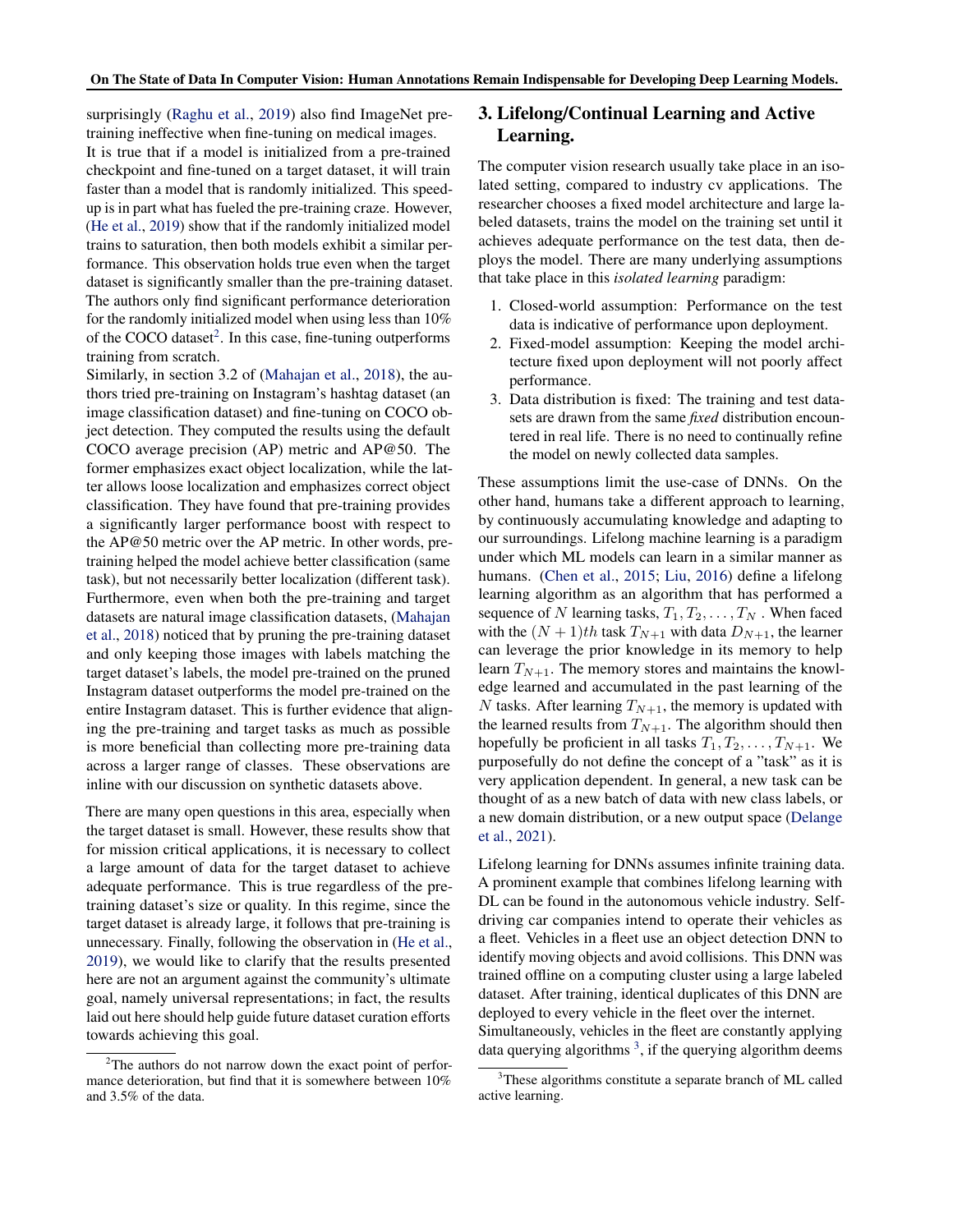<span id="page-5-0"></span>a scene particularly relevant, the vehicle sends the scene back to the cluster to be annotated and added to the training set. The DNN is then re-trained on the newly acquired data and redeployed on the fleet. This cycle allows the fleet to continuously improve its driving performance by refining its model.

The above example is still closer in nature to the isolated learning paradigm than it is to the general lifelong learning paradigm. For instance, the network does not need any concept of memory since it can retain old training data. In other words, the training data is not treated as a stream where each new batch is discarded after training the model; instead, all previously collected data is stored on the server, and the network can be trained offline on all the available data<sup>4</sup>. More generally, a lifelong learning algorithm should be able to operate even when training data pertaining to previous tasks expires<sup>5</sup>.

#### 3.1. Catastrophic Forgetting

When training data pertaining to previous tasks cannot be re-used, lifelong learning becomes more difficult. DNNs are prone to catastrophic forgetting. This phenomenon is one of the biggest hurdles for achieving lifelong learning across a wide range of tasks. Catastrophic forgetting occurs when a network, previously trained to perform a certain task, is now trained to perform a new task. When training on the new task, the neural network is susceptible to abruptly forget how to perform the original task. In this case, the model must implement some form of (implicit or explicit) memory to avoid forgetting the older tasks. There is a large body of research concerned with designing the memory [\(Delange](#page-8-0) [et al.,](#page-8-0) [2021\)](#page-8-0), including, pseudo-rehearsal methods [\(Shin](#page-11-0) [et al.,](#page-11-0) [2017\)](#page-11-0) where the memory is in the form of a generative model trained on previous tasks, regularization-based methods [\(Kirkpatrick et al.,](#page-9-0) [2017\)](#page-9-0) which focus on finding network parameters that can learn new tasks without forgetting older tasks, and parameter isolation methods [\(Aljundi](#page-7-0) [et al.,](#page-7-0) [2017\)](#page-7-0) which introduce a new set of parameters to the network every time a new task is encountered. [\(Delange](#page-8-0) [et al.,](#page-8-0) [2021\)](#page-8-0) compare several of these methods by dividing Tiny ImageNet (a subset of 200 classes from Imagenet with each class containing 500 images) into different tasks, each containing a different set of labels, they find that parameter isolation methods perform best, followed by regularization methods.

Unfortunately, to the best of our knowledge, lifelong learning research still lags behind conventional offline CV research, and there are no results on lifelong learning in the huge data regime.

#### 4. Model Selection

In section [2.1](#page-1-0) we mentioned that a good choice of model capacity is crucial in order to fully exploit massive datasets. In this section we study the effect of model capacity (also known as complexity) on the performance of DNNs trained on massive amounts of data<sup>6</sup>. A large body of works stemming from the ML theory community studies this effect in an attempt to explain the puzzling generalization exhibited by deep neural networks - see section 3 of [\(Huang et al.,](#page-9-0) [2020\)](#page-9-0) for a brief survey. However, there still remains a lot of unanswered questions in this area. Here we focus on more empirical observations from the literature regarding the relation between model complexity and training on massive datasets, then we tackle the double descent and sample non-monotonicity phenomena and what they entail in the massive data regime.

The papers surveyed in section [2.1](#page-1-0) [\(Mahajan et al.,](#page-10-0) [2018;](#page-10-0) [Sun et al.,](#page-11-0) [2017;](#page-11-0) [Dosovitskiy et al.,](#page-8-0) [2021\)](#page-8-0) found it important to use appropriately large models when training with massive datasets, as small models are susceptible to under-fitting the data. In fact, [\(Mahajan et al.,](#page-10-0) [2018\)](#page-10-0) have found that pre-training small models on more and more data can have a negative effect on performance after fine-tuning on the target task. In [\(Hestness et al.,](#page-9-0) [2017\)](#page-9-0), the authors built on prior theoretical works, by devising experiments to determine the optimal model capacity as a function of dataset size. In their experiments, the optimal model complexity increases sub-linearly according to a power law with the size of the dataset. As the authors note, their experiments consistently exhibited this power law behavior, suggesting that their line of work could be leveraged to systematize a host of tasks, such as neural architecture design and model size selection.

#### 4.1. Double Descent and Sample Non-Monotonicity

The double descent phenomenon postulates that medium sized models are more susceptible to overfitting than their smaller or larger counterparts. The name stems from plotting the test errors of different ML models trained for a fixed large number of epochs against the number of parameters in each model. As model complexity increases, the test error will start off as a large number, decrease, increase, then finally decrease again. The middle region on the plot where the loss increases as a function of model complexity is called the critical regime. Double descent is a fairly universal phenomenon that occurs across a variety of tasks, architectures, and optimization methods.

<sup>&</sup>lt;sup>4</sup>This type of continual learning falls under "replay methods using rehearsal". See section 3.1 of [\(Delange et al.,](#page-8-0) [2021\)](#page-8-0).

<sup>&</sup>lt;sup>5</sup> see section 7 in [\(Delange et al.,](#page-8-0) [2021\)](#page-8-0) for a list of characteristics that an "ideal" lifelong learning algorithm should incorporate.

 $6$ We are intentionally using the term "model capacity" loosely as there is not a single agreed upon definition in the literature and a discussion of formal definitions is outside the scope of this paper.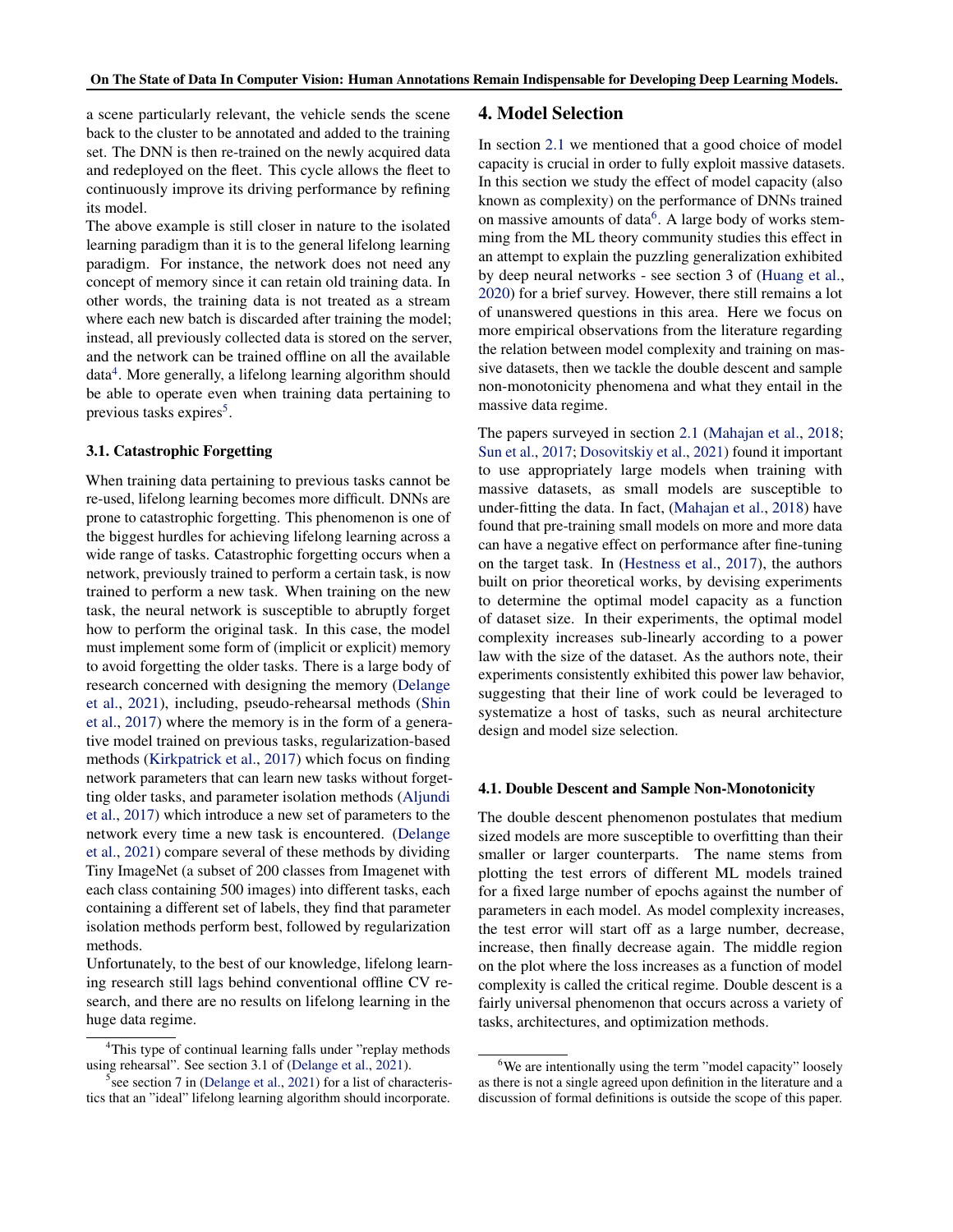Neural networks defy classical statistical learning theory because they do not overfit despite having more parameters than samples in the training set. Double descent was first postulated in generality in [\(Belkin et al.,](#page-7-0) [2019\)](#page-7-0), who demonstrated it for decision trees, random features, and 2-layer neural networks with l2 loss, on a variety of learning tasks including MNIST and CIFAR-10. It has been theoretically analyzed in the tractable setting of linear least squares regression [\(Belkin et al.,](#page-7-0) [2019;](#page-7-0) [Hastie et al.,](#page-9-0) [2020;](#page-9-0) [Bartlett](#page-7-0) [et al.,](#page-7-0) [2020;](#page-7-0) [Mitra,](#page-10-0) [2019\)](#page-10-0). In [\(Nakkiran et al.,](#page-10-0) [2019\)](#page-10-0), the authors find that the double descent phenomenon for DNNs is most prominent in settings with added label noise. When using early stopping to train deep neural networks, the double descent phenomenon becomes less pronounced. In other words, *the set of model complexities that are susceptible to overfitting shrinks, making it highly unlikely to select a poor model.*

Early stopping is easy to implement and is already widely adopted by ML practitioners; on the other hand, label noise is a common and difficult problem to eliminate. It is therefore important to carefully select models when training with noisy data as is typically the case in the massive dataset regime.

In their work, [\(Nakkiran et al.,](#page-10-0) [2019\)](#page-10-0) also evaluate the test performance as a function of the number of training samples. Sample non-monotonicity is a phenomenon that occurs when comparing two medium sized models trained for a fixed (large) number of epochs on different amounts of data. Surprisingly, the model trained with less data outperforms its counterpart. This observation only holds for mediumsized models, and only after training for a fixed number of epochs. *In the presence of early stopping the authors could not reproduce sample non-monotonicity for any model complexity.*

While there are still many open questions regarding optimal model sizing in small data regimes, we are far from saturating on model capacity in massive data regimes. In general, we conclude that, given sufficient labeled data, with little label noise, larger models trained with early stopping are generally more likely to outperform smaller models.

# 5. Huge Datasets and Algorithmic Fairness

As applications of machine learning grow more widespread, it becomes increasingly important to understand the sociopolitical implications of algorithmic decision making. Numerous studies have shown that across applications, deep learning models have a tendency to reinforce existing inequalities. For example, authors [\(Buolamwini & Gebru,](#page-7-0) [2018\)](#page-7-0) showed that commercial face recognition algorithms have significantly higher error rates for dark-skinned women than light skinned men, and a 2019 NIST study showed that a majority of facial recognition algorithms misidentify racial

minorities 10 to 100 times more often than whites [\(Grother](#page-8-0) [et al.,](#page-8-0) [2019\)](#page-8-0).

Why is racial and gender bias so pervasive in deep learning applications? The majority of evidence suggests that non-diverse training datasets are the largest factor driving racially disparate results. Indeed, many open source facial recognition datasets are biased towards light-skinned faces. For example, Labeled Faces in the Wild is 83.5% white, and the IJB-A dataset, which was specifically created to emphasize geographic diversity, draws only 21.4% of its examples from faces with darker skin tones [\(Buolamwini & Gebru,](#page-7-0) [2018\)](#page-7-0). Researchers [\(Krishnan et al.,](#page-9-0) [2020\)](#page-9-0) compared models trained on the UTKFace dataset with models trained on the FairFace dataset (which is designed to be balanced with respect to race), and found that across 3 model architectures, model results were substantially less biased after training FairFace [\(Krishnan et al.,](#page-9-0) [2020\)](#page-9-0). These findings underscore the need for better public, large scale datasets labeled with demographic data in order to enable further empirical study of algorithmic bias. The effect of dataset size and dataset balance on algorithmic fairness remains an open question in the literature.

Training datasets collected in the real world contain societal and historical biases<sup>7</sup>. [\(Tiwald et al.,](#page-11-0) [2021\)](#page-11-0) are hopeful about the potential for synthetic data to incorporate fairness constraints. Using a generative model, they produced a synthetic version of the UCI Adult census dataset which resulted in a more fair classifier [\(Tiwald et al.,](#page-11-0) [2021\)](#page-11-0). However, whether such methods will prove effective for more complex and unstructured data types such as images remains an open research question.

## 6. Label Noise

The labels of datasets crawled from the Internet are inherently noisy. For example, in the Instagram-1B dataset, hashtags are not necessarily visually relevant. [\(Mahajan et al.,](#page-10-0) [2018\)](#page-10-0) found that when 50% of hashtags are randomly replaced (i.e. noise injection), the accuracy of the target task is reduced by 7.31% to 14.29% depending on the number of classes in the target task. This behavior persisted when tested in smaller datasets as well. Meanwhile, [\(Rolnick](#page-11-0) [et al.,](#page-11-0) [2017\)](#page-11-0) showed that test accuracy above 90 percent is achievable on smaller datasets (e.g. MNIST) even after each clean training example has been diluted with 100 randomly-labeled examples. These results suggest that we could potentially identify and prune a certain percentage of data with no effect on accuracy. Therefore, when it comes to pretraining, resources are generally better spent on gather-

 $7$ In this review we've omitted the topic of federated learning. Federated learning is concerned with training using data available only on edge devices, please refer to [\(Kairouz et al.,](#page-9-0) [2019\)](#page-9-0) for an overview.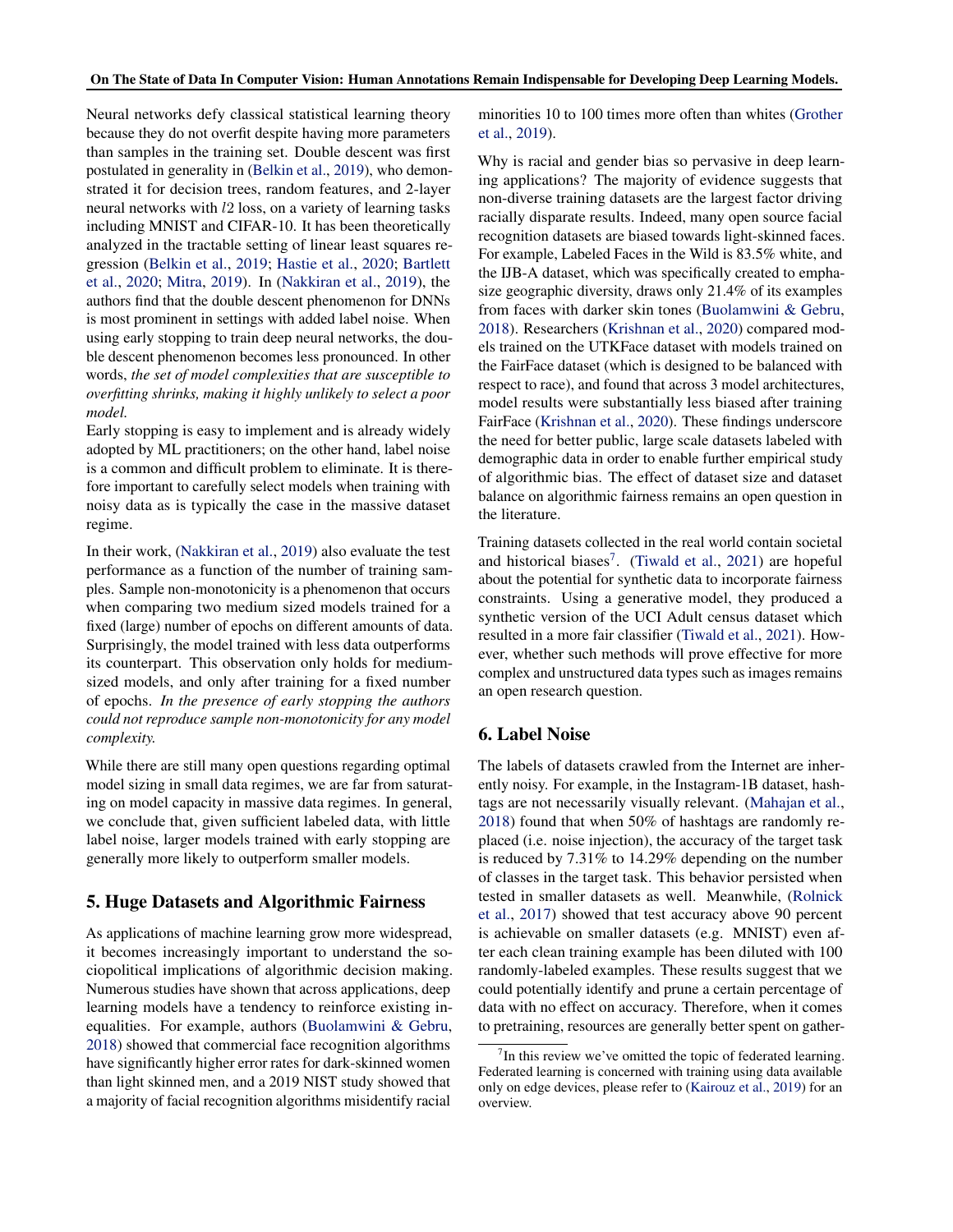<span id="page-7-0"></span>ing additional labeled data in the downstream target dataset rather than improving the quality of labels in the pretraining data.

To model systematic label noise (or class-dependent label noise), there exists methods such as loss correction [\(Patrini](#page-10-0) [et al.,](#page-10-0) [2017\)](#page-10-0) or label smoothing [\(Lukasik et al.,](#page-10-0) [2020\)](#page-10-0). In particular, [\(Patrini et al.,](#page-10-0) [2017\)](#page-10-0) produces a stochastic matrix indicating the probability of one class being mislabeled as another class and shows that, on the Clothing 1M dataset [\(Xiao et al.,](#page-11-0) [2015\)](#page-11-0), accuracy is improved by 16.59%.

# 7. Conclusion

We've surveyed several topics related to training neural networks on seemingly infinite data. Due to budget constraints and the lack of large-scale open-source datasets, only a few members of the ML community are able to conduct experiments at massive scale. However, there are many understudied areas of research where experiments with relatively smaller datasets (e.g. ImageNet) could yield scientifically interesting results. For instance, how can we achieve better active learning? Not all training examples are created equal, some could be more informative than others, and ideally we should focus our labeling effort on annotating more informative samples. There are other promising research areas which revolve around fairness: How might we use synthetic data to improve deep learning performance relative to quantitative definitions of fairness? How do we ensure models are fair when training on a long tailed distribution?

Despite years of research, we still cannot clearly pin point why over-parameterized DL models can generalize so well. Solving this mystery will require the community to expand on existing statistical learning theory. This improved theoretical paradigm will pave the way for a myriad of research directions, including fundamental questions such as: how should we design a model's architecture given some data? how well can we predict the model performance, given a specific model and data? And, how much data do we really need to achieve adequate generalization?

To conclude, training on seemingly infinite data is hard, and we're only beginning to understand the benefits and pitfalls of training in this regime. Training in this regime is costly at every step: collecting and labeling the data is a costly process whether carried out manually, via generative models, or via graphics engines. Training large enough models requires access to a lot of compute resources, and finally, deploying and maintaining such models at scale can also be very costly, especially if they're continually learning. In the long run, the cost of each step will be reduced. Our point of concern – the cost of human annotation – also should be mitigated through large-scale self-supervised learning. However, without the paradigm shift from the well-established workflow

of ML practitioners – pretraining then fine-tuning, human in the loop learning including the data annotation will remain indispensable to train deep learning models on various machine learning tasks.

## References

- Aljundi, R., Chakravarty, P., and Tuytelaars, T. Expert gate: Lifelong learning with a network of experts. In *Proceedings of the IEEE Conference on Computer Vision and Pattern Recognition (CVPR)*, July 2017.
- Bao, H., Dong, L., and Wei, F. Beit: Bert pre-training of image transformers, 2021.
- Bartlett, P. L., Long, P. M., Lugosi, G., and Tsigler, A. Benign overfitting in linear regression, 2020.
- Belinkov, Y. and Bisk, Y. Synthetic and natural noise both break neural machine translation. *CoRR*, abs/1711.02173, 2017. URL [http://arxiv.org/](http://arxiv.org/abs/1711.02173) [abs/1711.02173](http://arxiv.org/abs/1711.02173).
- Belkin, M., Hsu, D., Ma, S., and Mandal, S. Reconciling modern machine learning practice and the bias-variance trade-off, 2019.
- Brock, A., De, S., Smith, S. L., and Simonyan, K. Highperformance large-scale image recognition without normalization, 2021.
- Brostow, G. J., Fauqueur, J., and Cipolla, R. Semantic object classes in video: A high-definition ground truth database. *Pattern Recogn. Lett.*, 30(2):88–97, January 2009. ISSN 0167-8655. doi: 10.1016/j.patrec. 2008.04.005. URL [https://doi.org/10.1016/](https://doi.org/10.1016/j.patrec.2008.04.005) [j.patrec.2008.04.005](https://doi.org/10.1016/j.patrec.2008.04.005).
- Buolamwini, J. and Gebru, T. Gender shades: Intersectional accuracy disparities in commercial gender classification. In *Proceedings of Machine Learning Research*, pp. 1–15, 2018.
- Caron, M., Bojanowski, P., Joulin, A., and Douze, M. Deep clustering for unsupervised learning of visual features. *CoRR*, abs/1807.05520, 2018. URL [http://arxiv.](http://arxiv.org/abs/1807.05520) [org/abs/1807.05520](http://arxiv.org/abs/1807.05520).
- Caron, M., Touvron, H., Misra, I., Jégou, H., Mairal, J., Bojanowski, P., and Joulin, A. Emerging properties in self-supervised vision transformers. *CoRR*, abs/2104.14294, 2021. URL [https://arxiv.org/](https://arxiv.org/abs/2104.14294) [abs/2104.14294](https://arxiv.org/abs/2104.14294).
- Chen, Z., Ma, N., and Liu, B. Lifelong learning for sentiment classification. In *Proceedings of the 53rd Annual Meeting of the Association for Computational Linguistics and the 7th International Joint Conference*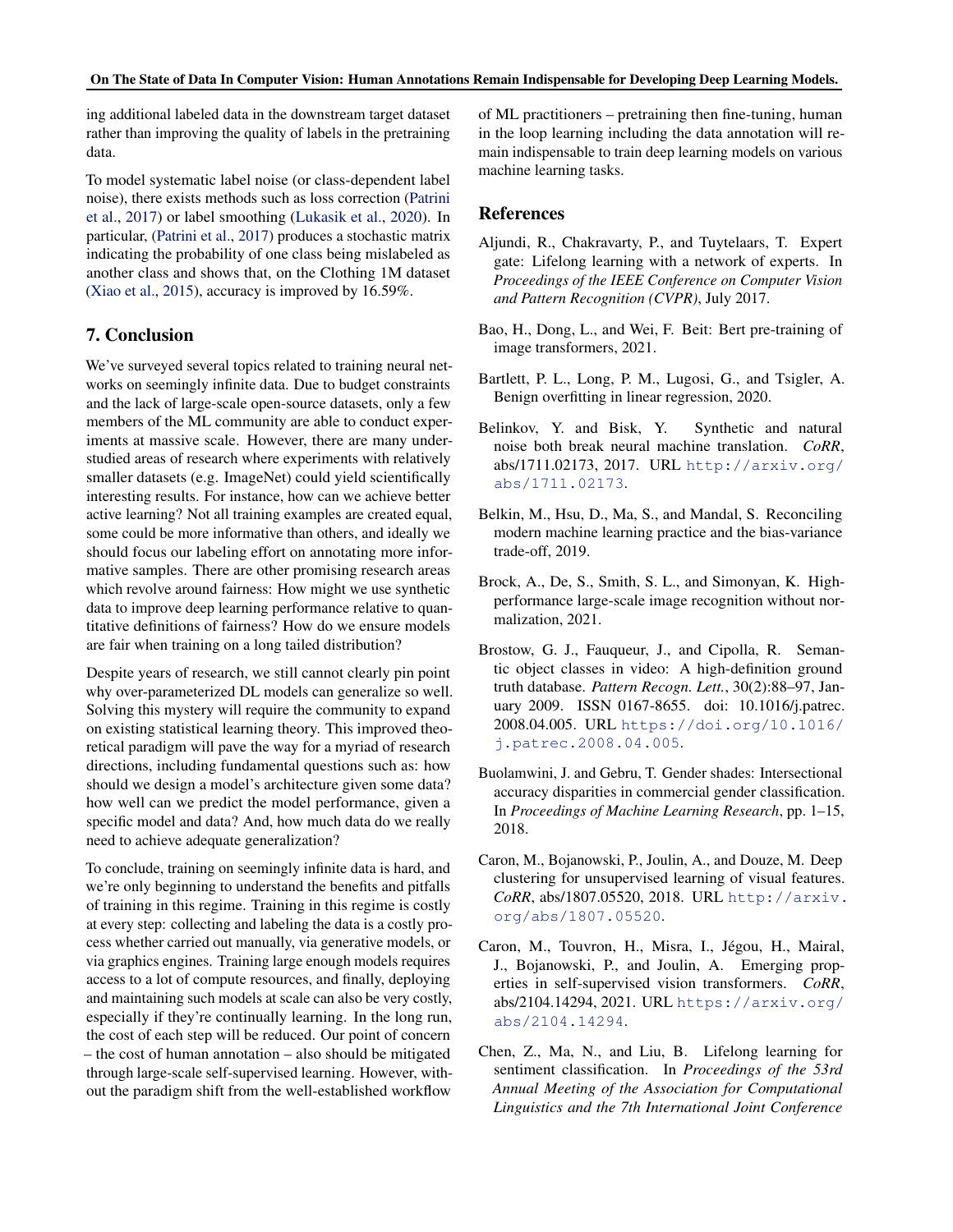<span id="page-8-0"></span>*on Natural Language Processing (Volume 2: Short Papers)*, pp. 750–756, Beijing, China, July 2015. Association for Computational Linguistics. doi: 10.3115/ v1/P15-2123. URL [https://www.aclweb.org/](https://www.aclweb.org/anthology/P15-2123) [anthology/P15-2123](https://www.aclweb.org/anthology/P15-2123).

- Chollet, F. Xception: Deep learning with depthwise separable convolutions. In *2017 IEEE Conference on Computer Vision and Pattern Recognition (CVPR)*, pp. 1800–1807, 2017. doi: 10.1109/CVPR.2017.195.
- Cordts, M., Omran, M., Ramos, S., Rehfeld, T., Enzweiler, M., Benenson, R., Franke, U., Roth, S., and Schiele, B. The cityscapes dataset for semantic urban scene understanding. In *Proc. of the IEEE Conference on Computer Vision and Pattern Recognition (CVPR)*, 2016.
- Delange, M., Aljundi, R., Masana, M., Parisot, S., Jia, X., Leonardis, A., Slabaugh, G., and Tuytelaars, T. A continual learning survey: Defying forgetting in classification tasks. *IEEE Transactions on Pattern Analysis and Machine Intelligence*, pp. 1–1, 2021. doi: 10.1109/TPAMI.2021.3057446.
- Deng, J., Dong, W., Socher, R., Li, L., Kai Li, and Li Fei-Fei. Imagenet: A large-scale hierarchical image database. In *2009 IEEE Conference on Computer Vision and Pattern Recognition*, pp. 248–255, 2009. doi: 10.1109/CVPR. 2009.5206848.
- Devaranjan, J., Kar, A., and Fidler, S. Meta-sim2: Unsupervised learning of scene structure for synthetic data generation. *CoRR*, abs/2008.09092, 2020. URL [https:](https://arxiv.org/abs/2008.09092) [//arxiv.org/abs/2008.09092](https://arxiv.org/abs/2008.09092).
- Devlin, J., Chang, M., Lee, K., and Toutanova, K. BERT: pre-training of deep bidirectional transformers for language understanding. *CoRR*, abs/1810.04805, 2018. URL <http://arxiv.org/abs/1810.04805>.
- Doersch, C., Gupta, A., and Efros, A. A. Unsupervised visual representation learning by context prediction. *CoRR*, abs/1505.05192, 2015. URL [http://arxiv.org/](http://arxiv.org/abs/1505.05192) [abs/1505.05192](http://arxiv.org/abs/1505.05192).
- Dong, X., Luu, A. T., Ji, R., and Liu, H. Towards robustness against natural language word substitutions. In *International Conference on Learning Representations*, 2021. URL [https://openreview.net/forum?](https://openreview.net/forum?id=ks5nebunVn_) [id=ks5nebunVn\\_](https://openreview.net/forum?id=ks5nebunVn_).
- Dosovitskiy, A., Beyer, L., Kolesnikov, A., Weissenborn, D., Zhai, X., Unterthiner, T., Dehghani, M., Minderer, M., Heigold, G., Gelly, S., Uszkoreit, J., and Houlsby, N. An image is worth 16x16 words: Transformers for image recognition at scale. *CoRR*, abs/2010.11929, 2020. URL <https://arxiv.org/abs/2010.11929>.
- Dosovitskiy, A., Beyer, L., Kolesnikov, A., Weissenborn, D., Zhai, X., Unterthiner, T., Dehghani, M., Minderer, M., Heigold, G., Gelly, S., Uszkoreit, J., and Houlsby, N. An image is worth 16x16 words: Transformers for image recognition at scale. In *International Conference on Learning Representations*, 2021. URL [https://](https://openreview.net/forum?id=YicbFdNTTy) [openreview.net/forum?id=YicbFdNTTy](https://openreview.net/forum?id=YicbFdNTTy).
- Elsken, T., Metzen, J. H., and Hutter, F. Neural architecture search: A survey, 2019.
- Everingham, M., Eslami, S. M. A., Van Gool, L., Williams, C. K. I., Winn, J., and Zisserman, A. The pascal visual object classes challenge: A retrospective. *International Journal of Computer Vision*, 111(1):98–136, January 2015.
- Fedus, W., Goodfellow, I., and Dai, A. M. Maskgan: Better text generation via filling in the  $_{---}$ , 2018.
- Geiger, A., Lenz, P., and Urtasun, R. Are we ready for autonomous driving? the kitti vision benchmark suite. In *2012 IEEE Conference on Computer Vision and Pattern Recognition*, pp. 3354–3361, 2012. doi: 10.1109/CVPR. 2012.6248074.
- Ghiasi, G., Lin, T.-Y., and Le, Q. V. Dropblock: A regularization method for convolutional networks. In Bengio, S., Wallach, H., Larochelle, H., Grauman, K., Cesa-Bianchi, N., and Garnett, R. (eds.), *Advances in Neural Information Processing Systems*, volume 31. Curran Associates, Inc., 2018. URL [https://proceedings.](https://proceedings.neurips.cc/paper/2018/file/7edcfb2d8f6a659ef4cd1e6c9b6d7079-Paper.pdf) [neurips.cc/paper/2018/file/](https://proceedings.neurips.cc/paper/2018/file/7edcfb2d8f6a659ef4cd1e6c9b6d7079-Paper.pdf) [7edcfb2d8f6a659ef4cd1e6c9b6d7079-Paper](https://proceedings.neurips.cc/paper/2018/file/7edcfb2d8f6a659ef4cd1e6c9b6d7079-Paper.pdf). [pdf](https://proceedings.neurips.cc/paper/2018/file/7edcfb2d8f6a659ef4cd1e6c9b6d7079-Paper.pdf).
- Gidaris, S., Singh, P., and Komodakis, N. Unsupervised representation learning by predicting image rotations. *CoRR*, abs/1803.07728, 2018. URL [http://arxiv.org/](http://arxiv.org/abs/1803.07728) [abs/1803.07728](http://arxiv.org/abs/1803.07728).
- Goodfellow, I., Pouget-Abadie, J., Mirza, M., Xu, B., Warde-Farley, D., Ozair, S., Courville, A., and Bengio, Y. Generative adversarial nets. In Ghahramani, Z., Welling, M., Cortes, C., Lawrence, N., and Weinberger, K. Q. (eds.), *Advances in Neural Information Processing Systems*, volume 27. Curran Associates, Inc., 2014. URL [https://proceedings.](https://proceedings.neurips.cc/paper/2014/file/5ca3e9b122f61f8f06494c97b1afccf3-Paper.pdf) [neurips.cc/paper/2014/file/](https://proceedings.neurips.cc/paper/2014/file/5ca3e9b122f61f8f06494c97b1afccf3-Paper.pdf) [5ca3e9b122f61f8f06494c97b1afccf3-Paper](https://proceedings.neurips.cc/paper/2014/file/5ca3e9b122f61f8f06494c97b1afccf3-Paper.pdf). [pdf](https://proceedings.neurips.cc/paper/2014/file/5ca3e9b122f61f8f06494c97b1afccf3-Paper.pdf).
- Grother, P., Ngan, M., and Hanaoka, K. Face recognition vendor test (frvt) part 3: Demographic effects, 2019. URL [https://nvlpubs.nist.gov/nistpubs/](https://nvlpubs.nist.gov/nistpubs/ir/2019/NIST.IR.8280.pdf) [ir/2019/NIST.IR.8280.pdf](https://nvlpubs.nist.gov/nistpubs/ir/2019/NIST.IR.8280.pdf).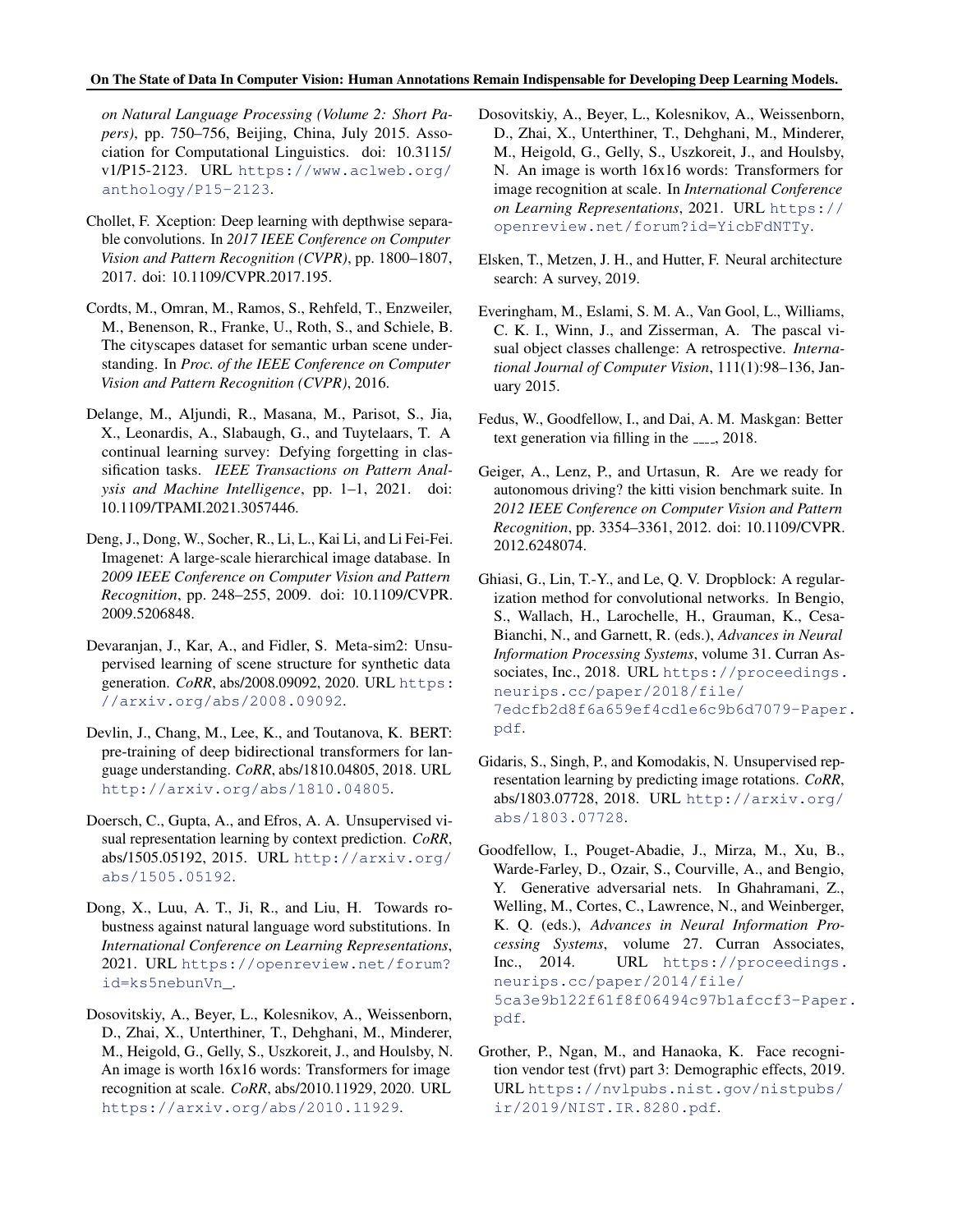- <span id="page-9-0"></span>Hastie, T., Montanari, A., Rosset, S., and Tibshirani, R. J. Surprises in high-dimensional ridgeless least squares interpolation, 2020.
- He, K., Girshick, R., and Dollar, P. Rethinking imagenet pretraining. In *2019 IEEE/CVF International Conference on Computer Vision (ICCV)*, pp. 4917–4926, 2019. doi: 10.1109/ICCV.2019.00502.
- Hendrycks, D. and Dietterich, T. G. Benchmarking neural network robustness to common corruptions and perturbations. *CoRR*, abs/1903.12261, 2019. URL [http:](http://arxiv.org/abs/1903.12261) [//arxiv.org/abs/1903.12261](http://arxiv.org/abs/1903.12261).
- Hendrycks, D., Mazeika, M., Kadavath, S., and Song, D. Using self-supervised learning can improve model robustness and uncertainty. *CoRR*, abs/1906.12340, 2019. URL <http://arxiv.org/abs/1906.12340>.
- Hestness, J., Narang, S., Ardalani, N., Diamos, G., Jun, H., Kianinejad, H., Patwary, M., Ali, M., Yang, Y., and Zhou, Y. Deep learning scaling is predictable, empirically. *arXiv preprint arXiv:1712.00409*, 2017.
- Hinton, G., Vinyals, O., and Dean, J. Distilling the knowledge in a neural network. In *NIPS Deep Learning and Representation Learning Workshop*, 2015. URL <http://arxiv.org/abs/1503.02531>.
- Hjelm, R. D., Fedorov, A., Lavoie-Marchildon, S., Grewal, K., Bachman, P., Trischler, A., and Bengio, Y. Learning deep representations by mutual information estimation and maximization, 2019.
- Huang, W. R., Emam, Z., Goldblum, M., Fowl, L., Terry, J. K., Huang, F., and Goldstein, T. Understanding generalization through visualizations. In *Proceedings on "I Can't Believe It's Not Better!" at NeurIPS Workshops*, volume 137 of *Proceedings of Machine Learning Research*, pp. 87–97. PMLR, 12 Dec 2020. URL [http://proceedings.mlr.press/v137/](http://proceedings.mlr.press/v137/huang20a.html) [huang20a.html](http://proceedings.mlr.press/v137/huang20a.html).
- Iyyer, M., Wieting, J., Gimpel, K., and Zettlemoyer, L. Adversarial example generation with syntactically controlled paraphrase networks. In *Proceedings of the 2018 Conference of the North American Chapter of the Association for Computational Linguistics: Human Language Technologies, Volume 1 (Long Papers)*, pp. 1875–1885, New Orleans, Louisiana, June 2018. Association for Computational Linguistics. doi: 10.18653/ v1/N18-1170. URL [https://www.aclweb.org/](https://www.aclweb.org/anthology/N18-1170) [anthology/N18-1170](https://www.aclweb.org/anthology/N18-1170).
- Jing, L. and Tian, Y. Self-supervised visual feature learning with deep neural networks: A survey. *CoRR*, abs/1902.06162, 2019. URL [http://arxiv.org/](http://arxiv.org/abs/1902.06162) [abs/1902.06162](http://arxiv.org/abs/1902.06162).
- Joulin, A., van der Maaten, L., Jabri, A., and Vasilache, N. Learning visual features from large weakly supervised data. In Leibe, B., Matas, J., Sebe, N., and Welling, M. (eds.), *Computer Vision – ECCV 2016*, pp. 67–84, Cham, 2016. Springer International Publishing.
- Kairouz, P., McMahan, H. B., Avent, B., Bellet, A., Bennis, M., Bhagoji, A. N., Bonawitz, K., Charles, Z., Cormode, G., Cummings, R., D'Oliveira, R. G. L., Rouayheb, S. E., Evans, D., Gardner, J., Garrett, Z., Gascón, A., Ghazi, B., Gibbons, P. B., Gruteser, M., Harchaoui, Z., He, C., He, L., Huo, Z., Hutchinson, B., Hsu, J., Jaggi, M., Javidi, T., Joshi, G., Khodak, M., Konecný, J., Korolova, A., Koushanfar, F., Koyejo, S., Lepoint, T., Liu, Y., Mittal, P., Mohri, M., Nock, R., Özgür, A., Pagh, R., Raykova, M., Qi, H., Ramage, D., Raskar, R., Song, D., Song, W., Stich, S. U., Sun, Z., Suresh, A. T., Tramèr, F., Vepakomma, P., Wang, J., Xiong, L., Xu, Z., Yang, Q., Yu, F. X., Yu, H., and Zhao, S. Advances and open problems in federated learning. *CoRR*, abs/1912.04977, 2019. URL <http://arxiv.org/abs/1912.04977>.
- Kar, A., Prakash, A., Liu, M., Cameracci, E., Yuan, J., Rusiniak, M., Acuna, D., Torralba, A., and Fidler, S. Meta-sim: Learning to generate synthetic datasets. *CoRR*, abs/1904.11621, 2019. URL [http://arxiv.org/](http://arxiv.org/abs/1904.11621) [abs/1904.11621](http://arxiv.org/abs/1904.11621).
- Karras, T., Laine, S., and Aila, T. A style-based generator architecture for generative adversarial networks. *CoRR*, abs/1812.04948, 2018. URL [http://arxiv.org/](http://arxiv.org/abs/1812.04948) [abs/1812.04948](http://arxiv.org/abs/1812.04948).
- Kirkpatrick, J., Pascanu, R., Rabinowitz, N., Veness, J., Desjardins, G., Rusu, A. A., Milan, K., Quan, J., Ramalho, T., Grabska-Barwinska, A., Hassabis, D., Clopath, C., Kumaran, D., and Hadsell, R. Overcoming catastrophic forgetting in neural networks. *Proceedings of the National Academy of Sciences*, 114(13): 3521–3526, 2017. ISSN 0027-8424. doi: 10.1073/ pnas.1611835114. URL [https://www.pnas.org/](https://www.pnas.org/content/114/13/3521) [content/114/13/3521](https://www.pnas.org/content/114/13/3521).
- Krishnan, A., Almadan, A., and Rattani, A. Understanding fairness of gender classification algorithms across genderrace groups. *CoRR*, abs/2009.11491, 2020. URL [https:](https://arxiv.org/abs/2009.11491) [//arxiv.org/abs/2009.11491](https://arxiv.org/abs/2009.11491).
- Kuznetsova, A., Rom, H., Alldrin, N., Uijlings, J., Krasin, I., Pont-Tuset, J., Kamali, S., Popov, S., Malloci, M., Kolesnikov, A., Duerig, T., and Ferrari, V. The open images dataset v4: Unified image classification, object detection, and visual relationship detection at scale. *IJCV*, 2020.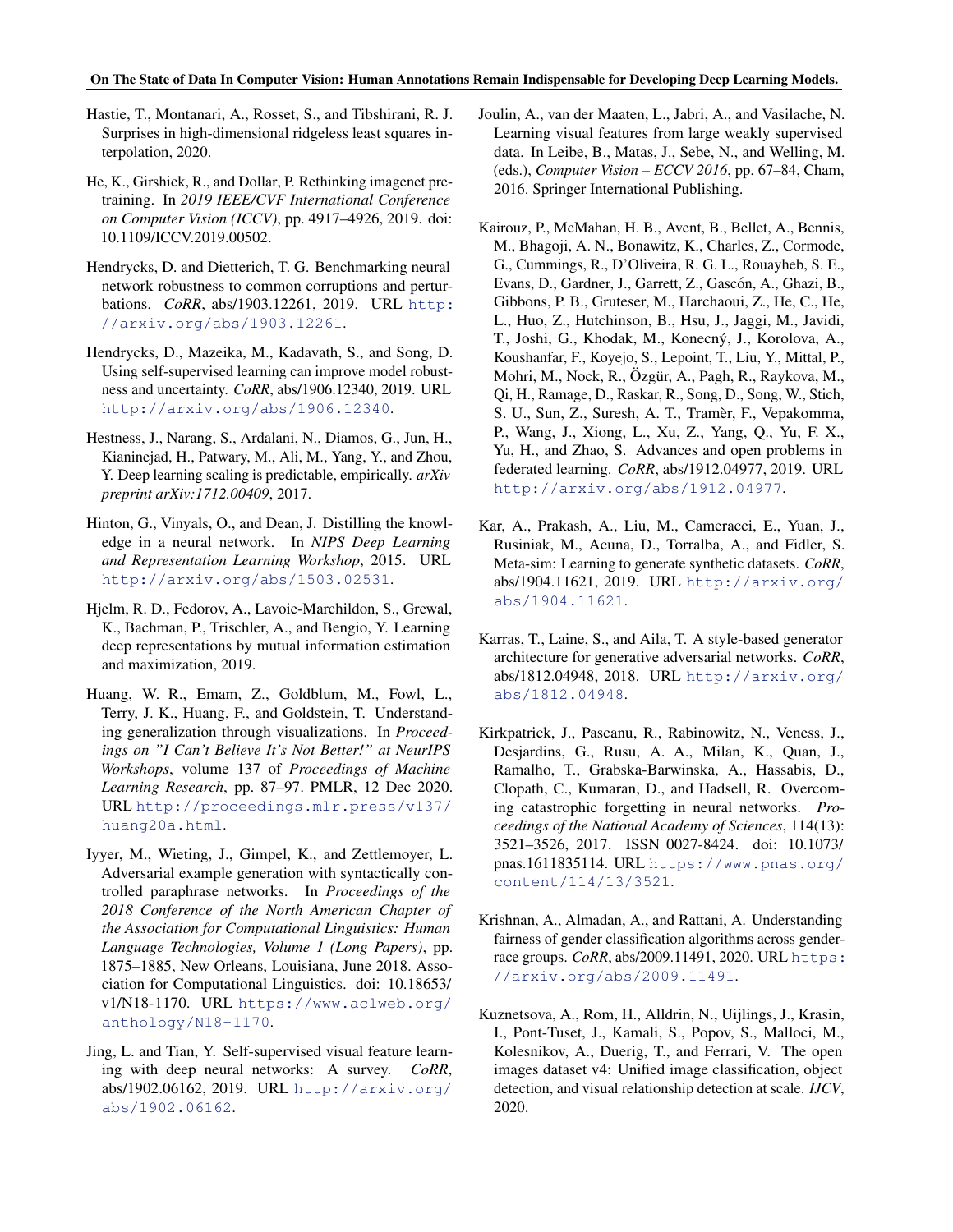<span id="page-10-0"></span>Lample, G. and Conneau, A. Cross-lingual language model pretraining. *CoRR*, abs/1901.07291, 2019. URL [http:](http://arxiv.org/abs/1901.07291) [//arxiv.org/abs/1901.07291](http://arxiv.org/abs/1901.07291).

- Larsson, G., Maire, M., and Shakhnarovich, G. Learning representations for automatic colorization. *CoRR*, abs/1603.06668, 2016. URL [http://arxiv.org/](http://arxiv.org/abs/1603.06668) [abs/1603.06668](http://arxiv.org/abs/1603.06668).
- LeCun, Y. and Misra, I. Self-supervised learning: The dark matter of intelligence, 2021. URL [https://ai.facebook.com/blog/](https://ai.facebook.com/blog/self-supervised-learning-the-dark-matter-of-intelligence) self-supervised-learning-the-dark-matter-cestimation of word representations in vector space, 2013.
- Li, D., Kar, A., Ravikumar, N., Frangi, A. F., and Fidler, S. Fed-sim: Federated simulation for medical imaging. *CoRR*, abs/2009.00668, 2020. URL [https://arxiv.](https://arxiv.org/abs/2009.00668) [org/abs/2009.00668](https://arxiv.org/abs/2009.00668).
- Lin, T.-Y., Maire, M., Belongie, S., Bourdev, L., Girshick, R., Hays, J., Perona, P., Ramanan, D., Zitnick, C. L., and Dollár, P. Microsoft coco: Common objects in context, 2015.
- Liu, B. Lifelong machine learning: a paradigm for continuous learning. *Frontiers of Computer Science*, 11, 09 2016. doi: 10.1007/s11704-016-6903-6.
- Liu, Y., Ott, M., Goyal, N., Du, J., Joshi, M., Chen, D., Levy, O., Lewis, M., Zettlemoyer, L., and Stoyanov, V. Roberta: A robustly optimized bert pretraining approach, 2019.
- Lukasik, M., Bhojanapalli, S., Menon, A., and Kumar, S. Does label smoothing mitigate label noise? In *International Conference on Machine Learning*, pp. 6448–6458. PMLR, 2020.
- Madry, A., Makelov, A., Schmidt, L., Tsipras, D., and Vladu, A. Towards deep learning models resistant to adversarial attacks, 2019.
- Mahajan, D., Girshick, R., Ramanathan, V., He, K., Paluri, M., Li, Y., Bharambe, A., and van der Maaten, L. Exploring the limits of weakly supervised pretraining. In Ferrari, V., Hebert, M., Sminchisescu, C., and Weiss, Y. (eds.), *Computer Vision – ECCV 2018*, pp. 185–201, Cham, 2018. Springer International Publishing.
- Mandlekar, A., Zhu, Y., Garg, A., Booher, J., Spero, M., Tung, A., Gao, J., Emmons, J., Gupta, A., Orbay, E., Savarese, S., and Fei-Fei, L. Roboturk: A crowdsourcing platform for robotic skill learning through imitation. *CoRR*, abs/1811.02790, 2018. URL [http:](http://arxiv.org/abs/1811.02790) [//arxiv.org/abs/1811.02790](http://arxiv.org/abs/1811.02790).
- Mandlekar, A., Booher, J., Spero, M., Tung, A., Gupta, A., Zhu, Y., Garg, A., Savarese, S., and Li, F. Scaling

robot supervision to hundreds of hours with roboturk: Robotic manipulation dataset through human reasoning and dexterity. *CoRR*, abs/1911.04052, 2019. URL [http:](http://arxiv.org/abs/1911.04052) [//arxiv.org/abs/1911.04052](http://arxiv.org/abs/1911.04052).

- McCormac, J., Handa, A., Leutenegger, S., and Davison, A. J. Scenenet RGB-D: 5m photorealistic images of synthetic indoor trajectories with ground truth. *CoRR*, abs/1612.05079, 2016. URL [http://arxiv.org/](http://arxiv.org/abs/1612.05079) [abs/1612.05079](http://arxiv.org/abs/1612.05079).
- Mikolov, T., Chen, K., Corrado, G., and Dean, J. Efficient
- Mirza, M. and Osindero, S. Conditional generative adversarial nets. *CoRR*, abs/1411.1784, 2014. URL [http:](http://arxiv.org/abs/1411.1784) [//arxiv.org/abs/1411.1784](http://arxiv.org/abs/1411.1784).
- Mitra, P. P. Understanding overfitting peaks in generalization error: Analytical risk curves for  $l_2$  and  $l_1$  penalized interpolation, 2019.
- Nakkiran, P., Kaplun, G., Bansal, Y., Yang, T., Barak, B., and Sutskever, I. Deep double descent: Where bigger models and more data hurt, 2019.
- Patrini, G., Rozza, A., Krishna Menon, A., Nock, R., and Qu, L. Making deep neural networks robust to label noise: A loss correction approach. In *Proceedings of the IEEE Conference on Computer Vision and Pattern Recognition*, pp. 1944–1952, 2017.
- Pennington, J., Socher, R., and Manning, C. GloVe: Global vectors for word representation. In *Proceedings of the 2014 Conference on Empirical Methods in Natural Language Processing (EMNLP)*, pp. 1532–1543, Doha, Qatar, October 2014. Association for Computational Linguistics. doi: 10.3115/v1/D14-1162. URL [https:](https://www.aclweb.org/anthology/D14-1162) [//www.aclweb.org/anthology/D14-1162](https://www.aclweb.org/anthology/D14-1162).
- Poudel, R. P. K., Liwicki, S., and Cipolla, R. Fast-scnn: Fast semantic segmentation network. In *BMVC*, 2019.
- Raghu, M., Zhang, C., Kleinberg, J., and Bengio, S. Transfusion: Understanding transfer learning for medical imaging. In Wallach, H., Larochelle, H., Beygelzimer, A., d'Alché-Buc, F., Fox, E., and Garnett, R. (eds.), *Advances in Neural Information Processing Systems*, volume 32. Curran Associates, Inc., 2019. URL [https://proceedings.](https://proceedings.neurips.cc/paper/2019/file/eb1e78328c46506b46a4ac4a1e378b91-Paper.pdf) [neurips.cc/paper/2019/file/](https://proceedings.neurips.cc/paper/2019/file/eb1e78328c46506b46a4ac4a1e378b91-Paper.pdf) [eb1e78328c46506b46a4ac4a1e378b91-Paper](https://proceedings.neurips.cc/paper/2019/file/eb1e78328c46506b46a4ac4a1e378b91-Paper.pdf). [pdf](https://proceedings.neurips.cc/paper/2019/file/eb1e78328c46506b46a4ac4a1e378b91-Paper.pdf).
- Richter, S. R., Vineet, V., Roth, S., and Koltun, V. Playing for data: Ground truth from computer games. *CoRR*, abs/1608.02192, 2016. URL [http://arxiv.org/](http://arxiv.org/abs/1608.02192) [abs/1608.02192](http://arxiv.org/abs/1608.02192).